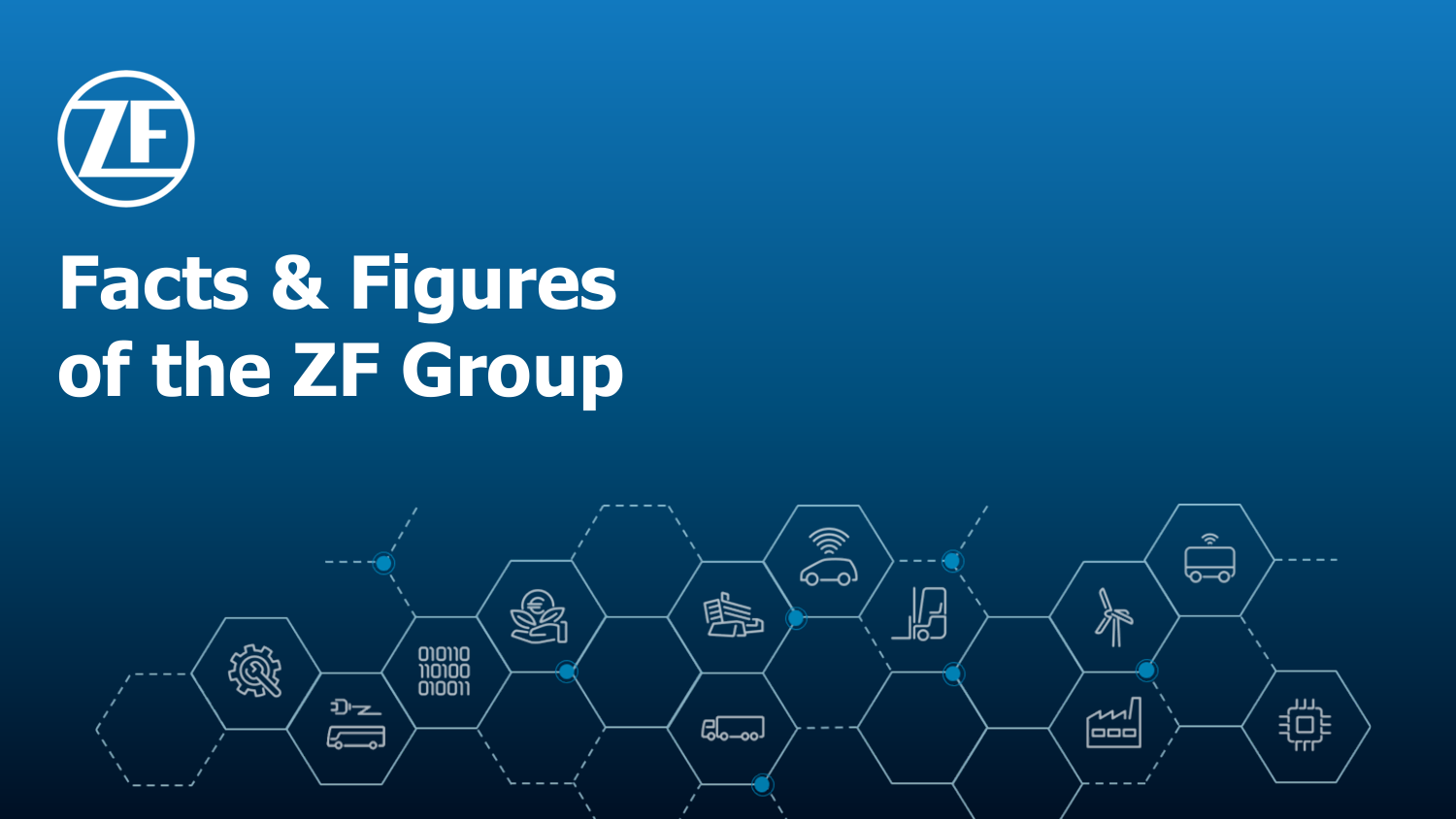#### **Financial Overview 2021**





**EUR 1.9 billion** adjusted EBIT

**5.0%** adjusted EBIT margin



**EUR 1.6 billion** investments in property, plant, and equipment

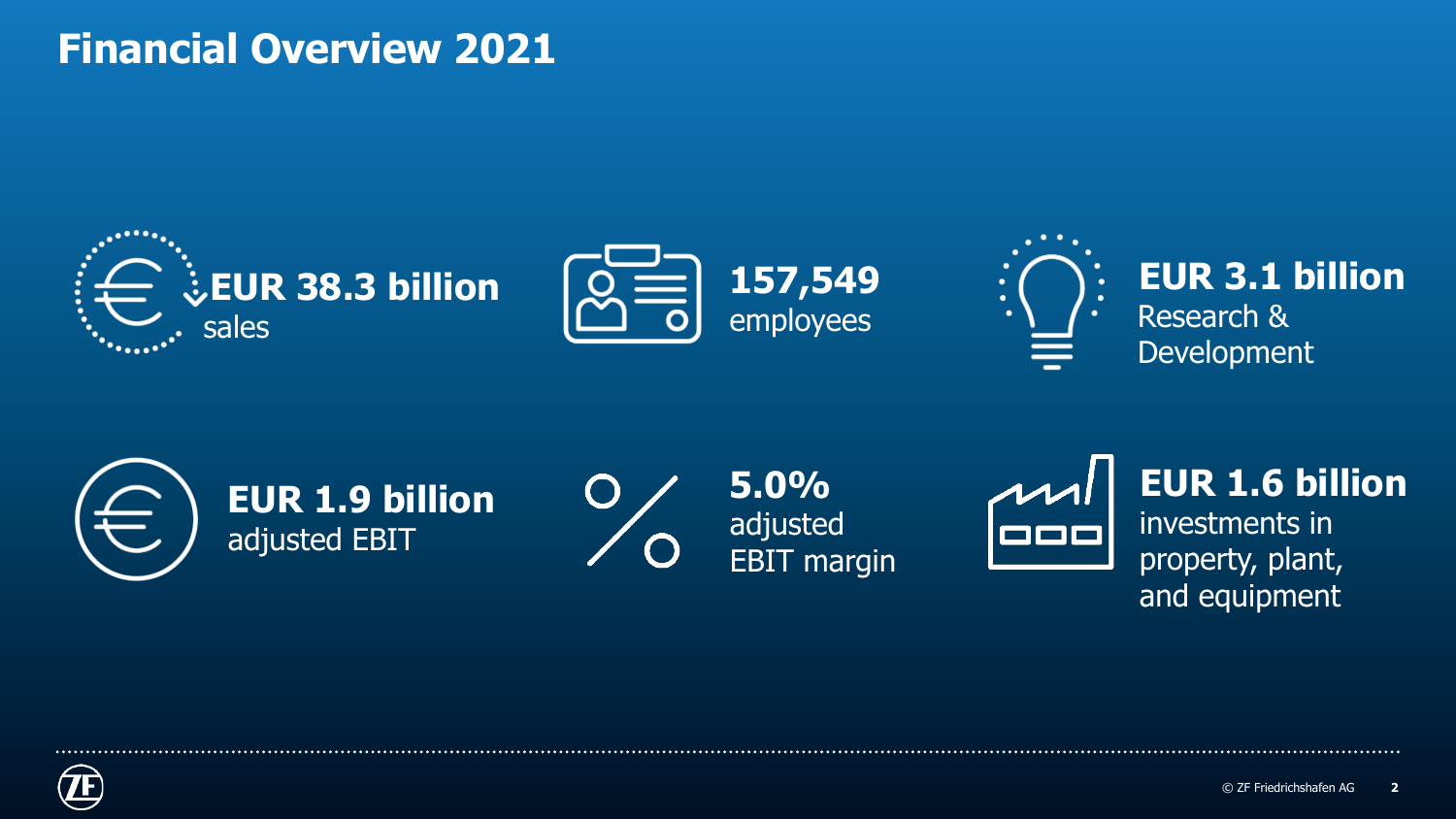### **Overall Sales €38.3 Billion in 2021**



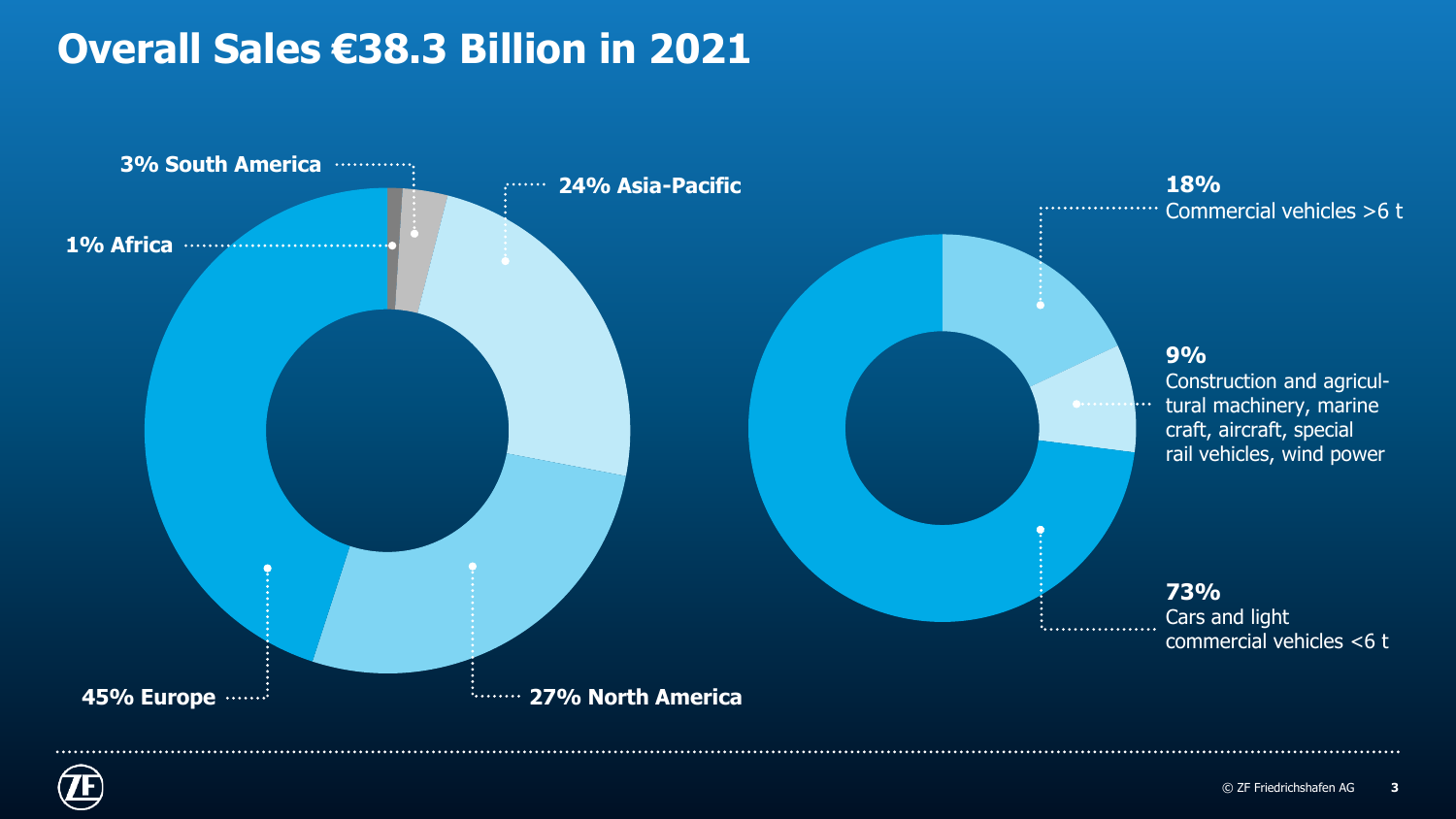## **Group Sales increased significantly**



#### **Employees 2021** (end of the year)

| 92,393 | 52,700                                                         |
|--------|----------------------------------------------------------------|
| 34,027 |                                                                |
| 5,365  |                                                                |
| 25,168 |                                                                |
| 596    |                                                                |
|        | 23,750                                                         |
|        | of which in Germany<br>157,549 of which Research & Development |



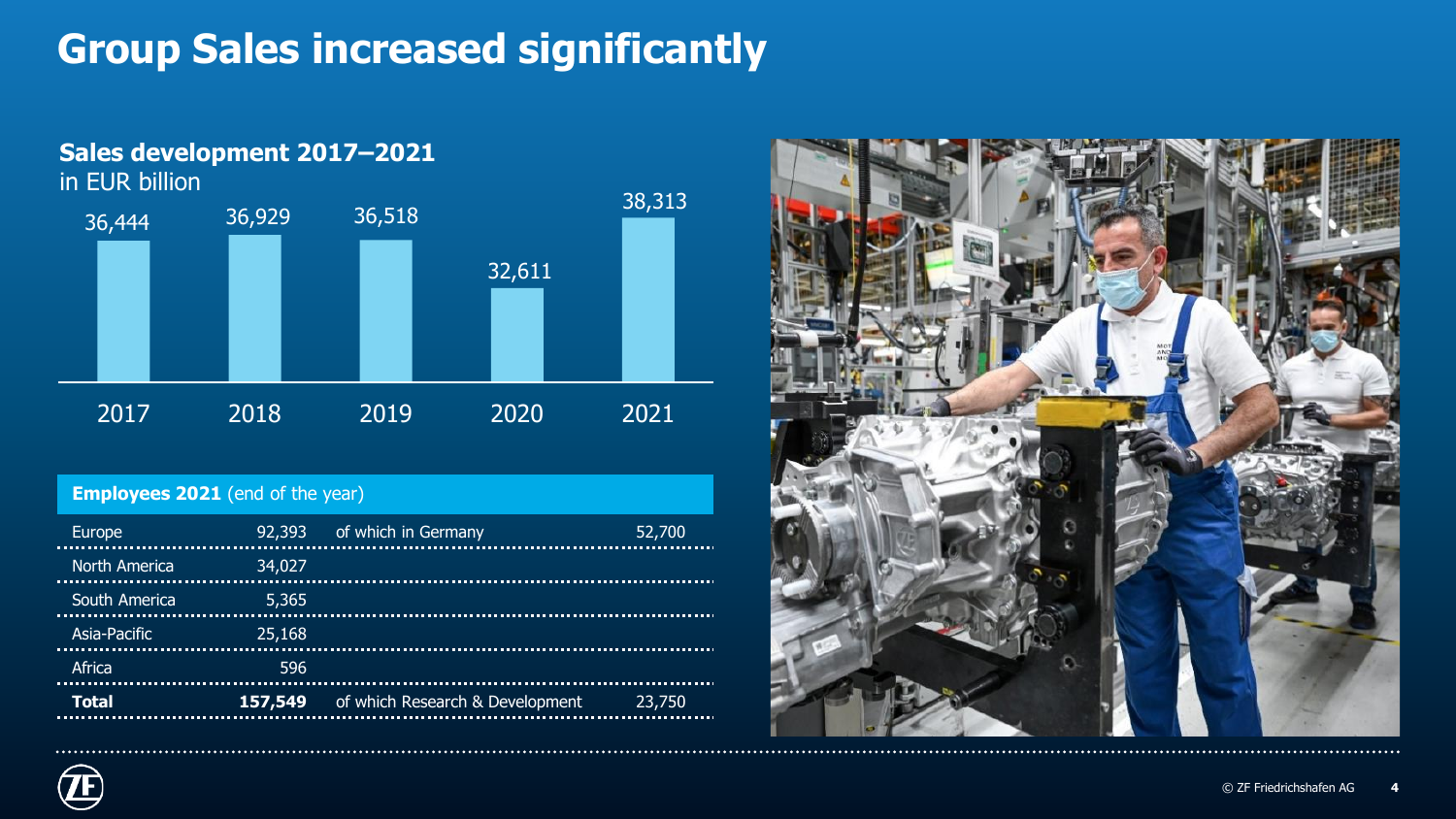#### **Key Figures – Locations**



**Worldwide Presence – Production, Development, Sales and Service**

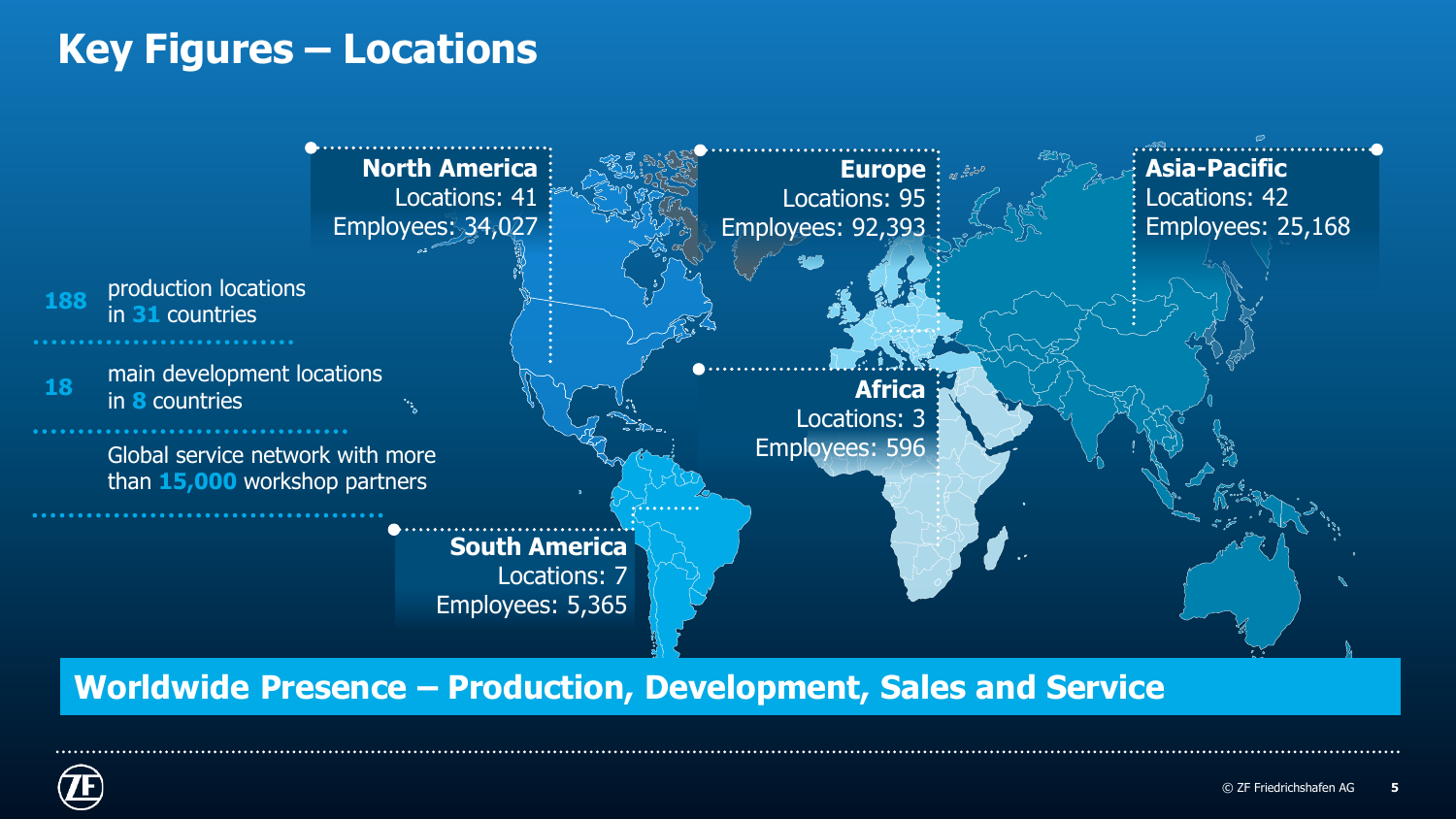### **Key Figures – Research and Development**

#### **Research and Development Expenditure** in  $\epsilon$  billion / share of sales in %



**Output**



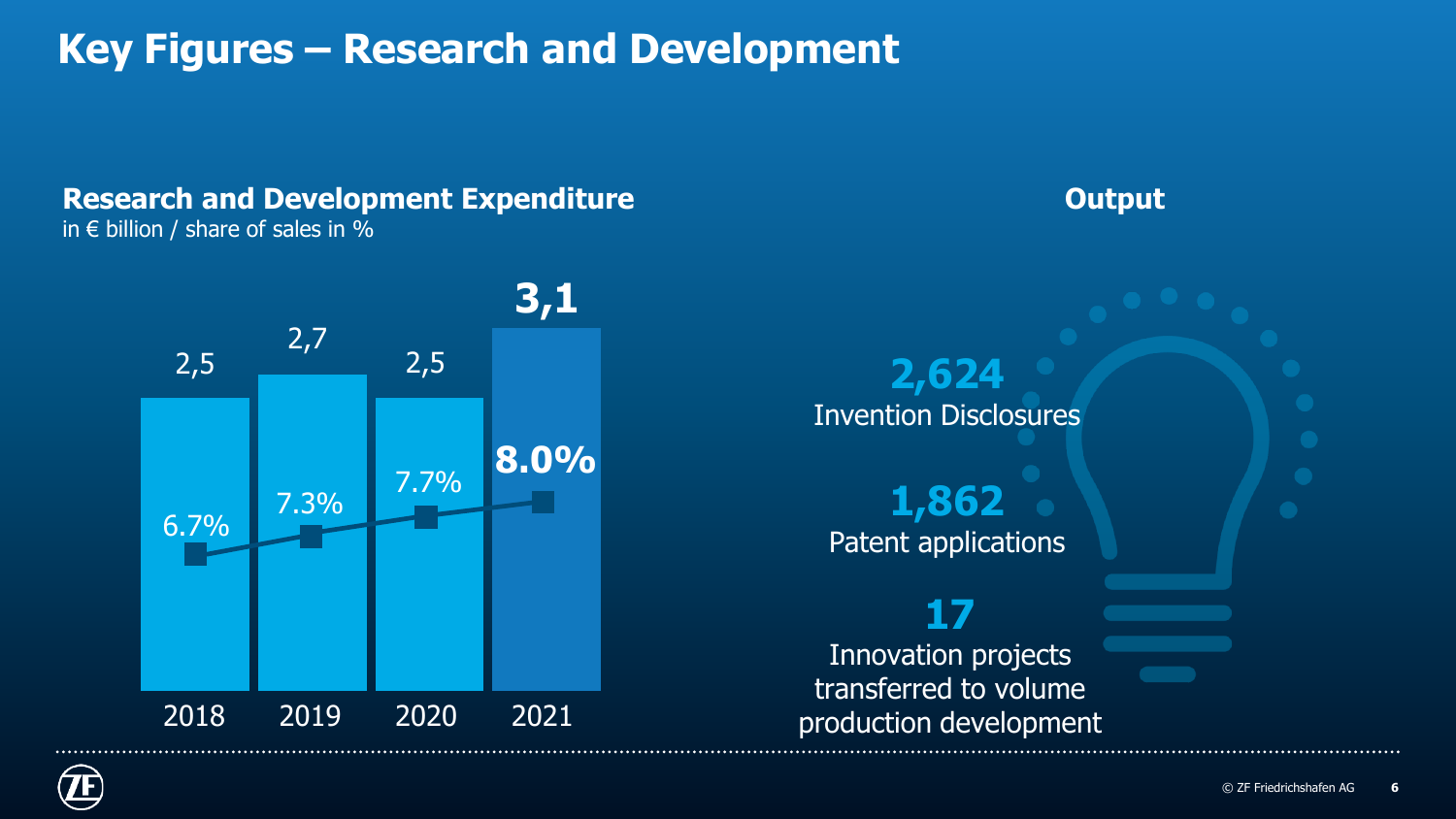# **Next Generation Mobility Strategy – Climate Neutrality**



#### **Climate Neutrality:**

- **Reduce CO2 emissions by 80%** (compared to 2019) by using green energy until 2030 (Scope 1 and 2)
- **Reduce CO<sup>2</sup> emissions of upstream value chain & product use**  until 2040 (Scope 3)

#### **ZF's ambitious climate strategy: Climate neutrality across all emission categories by 2040**